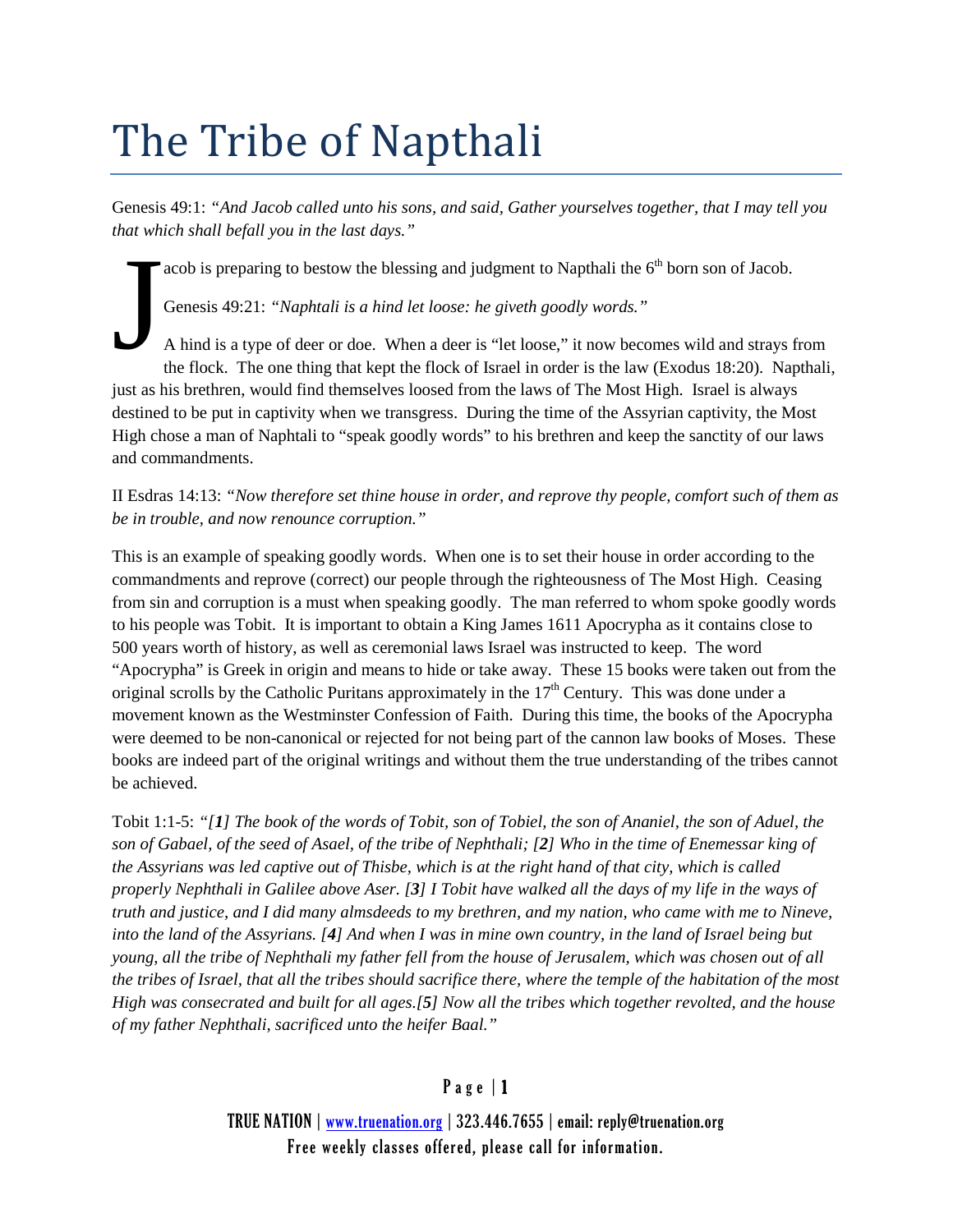Tobit explains the history and plight of his tribe and nation. Israel fell into wickedness. By breaking the commandments of the Most High and performing idol worship, a judgment ensued. Tobit himself explained how Napthali was "loosed" from the law as they fell from Jerusalem and committed acts of idolatry with the rest of the tribes in the northern kingdom. Israel soon found themselves in the hands of the Assyrian King Shalmaneser. Tobit always maintained himself as a just man of truth and kept the laws (Psalms 119:142).

Genesis 49:21: *"…he giveth goodly words."* This prophecy was fulfilled as Tobit not only spoke goodly words but performed righteous acts for his nation.

Tobit 1:16-19: *"[16] And in the time of Enemessar I gave many alms to my brethren, and gave my bread to the hungry, [17] And my clothes to the naked: and if I saw any of my nation dead, or cast about the walls of Nineve, I buried him. [18] And if the king Sennacherib had slain any, when he was come, and fled from Judea, I buried them privily; for in his wrath he killed many; but the bodies were not found, when they were sought for of the king. [19] And when one of the Ninevites went and complained of me to the king, that I buried them, and hid myself; understanding that I was sought for to be put to death, I withdrew myself for fear."*

During our Assyrian captivity, many Israelites were slain and their bodies left on city streets and roads. Tobit, being a just man, kept the law of burials (Deuteronomy 21:21, Ecclesiasticus 38:16 [Apocrypha]) even if it meant death for himself. He sacrificed his life for his brethren, gave alms (free will offerings or donations), fed the homeless, and clothed the poor of our people.

Tobit 2:1-5: *"[1] Now when I was come home again, and my wife Anna was restored unto me, with my son Tobias, in the feast of Pentecost, which is the holy feast of the seven weeks, there was a good dinner prepared me, in the which I sat down to eat. [2] And when I saw abundance of meat, I said to my son, Go and bring what poor man soever thou shalt find out of our brethren, who is mindful of the Lord; and, lo, I tarry for thee. [3] But he came again, and said, Father, one of our nation is strangled, and is cast out in the marketplace. [4] Then before I had tasted of any meat, I started up, and took him up into a room until the going down of the sun. [5] Then I returned, and washed myself, and ate my meat in heaviness."*

Even during the Holy Feast of Pentecost, Tobit found it necessary to bury his brethren and feed the poor of his brethren that feared the Most High.

Tobit 4:5-11: *"[5] My son, be mindful of the Lord our God all thy days, and let not thy will be set to sin, or to transgress his commandments: do uprightly all thy life long, and follow not the ways of unrighteousness. [6] For if thou deal truly, thy doings shall prosperously succeed to thee, and to all them that live justly. [7] Give alms of thy substance; and when thou givest alms, let not thine eye be envious, neither turn thy face from any poor, and the face of God shall not be turned away from thee. [8] If thou hast abundance give alms accordingly: if thou have but a little, be not afraid to give according to that little: [9] For thou layest up a good treasure for thyself against the day of necessity. [10] Because that alms do deliver from death, and suffereth not to come into darkness. [11] For alms is a good gift unto all that give it in the sight of the most High."*

#### Page | 2

TRUE NATION | [www.truenation.org](http://www.truenation.org/) | 323.446.7655 | email: reply@truenation.org Free weekly classes offered, please call for information.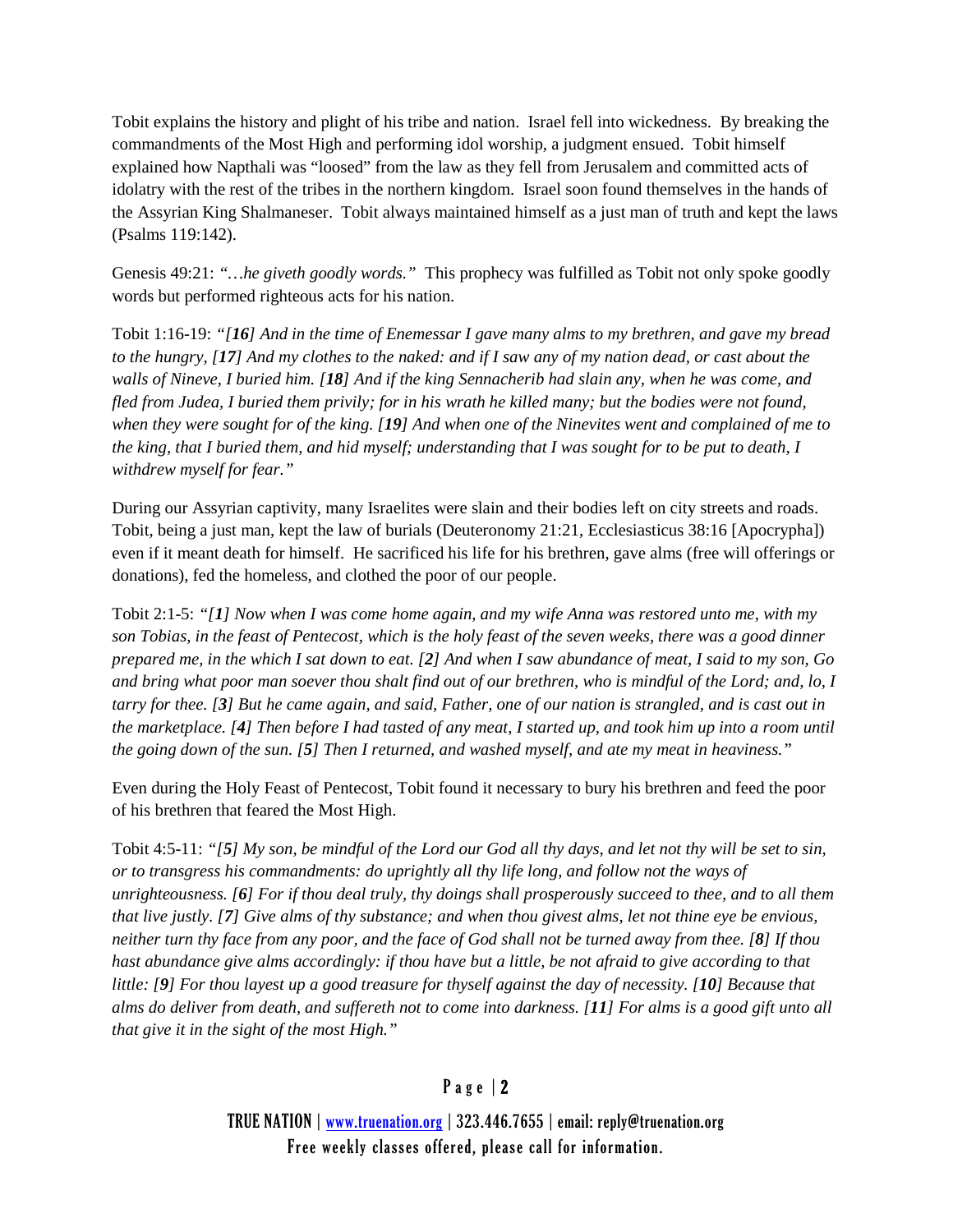Goodly words of wisdom were given to Israel, in the past and in the present, in regards to the value of loving thy neighbor as thyself (Leviticus 19:18). Principles of sacrifice and the importance of giving alms were also given.

Tobit 13:1-6: *"[1] Then Tobit wrote a prayer of rejoicing, and said, Blessed be God that liveth for ever, and blessed be his kingdom. [2] For he doth scourge, and hath mercy: he leadeth down to hell, and bringeth up again: neither is there any that can avoid his hand. [3] Confess him before the Gentiles, ye children of Israel: for he hath scattered us among them. [4] There declare his greatness, and extol him before all the living: for he is our Lord, and he is the God our Father for ever. [5] And he will scourge us for our iniquities, and will have mercy again, and will gather us out of all nations, among whom he hath scattered us. [6] If ye turn to him with your whole heart, and with your whole mind, and deal uprightly before him, then will he turn unto you, and will not hide his face from you. Therefore see what he will do with you, and confess him with your whole mouth, and praise the Lord of might, and extol the everlasting King. In the land of my captivity do I praise him, and declare his might and majesty to a sinful nation. O ye sinners, turn and do justice before him: who can tell if he will accept you, and have mercy on you?"*

Tobit continually prayed and rejoiced for the deliverance of his people. Notice he even knew of the scattered Israelites amongst the Gentiles [\(http://www.truenation.org/The\\_Gentiles.pdf\)](http://www.truenation.org/The_Gentiles.pdf).

Tobit 14:11: *"Wherefore now, my son, consider what alms doeth, and how righteousness doth deliver. When he had said these things, he gave up the ghost in the bed, being an hundred and eight and fifty years old; and he buried him honourably."*

Judges 4:4-6: *"[4] And Deborah, a prophetess, the wife of Lapidoth, she judged Israel at that time. [5] And she dwelt under the palm tree of Deborah between Ramah and Bethel in mount Ephraim: and the children of Israel came up to her for judgment. [6] And she sent and called Barak the son of Abinoam out of Kedesh-naphtali, and said unto him, Hath not the LORD God of Israel commanded, saying, Go and draw toward mount Tabor, and take with thee ten thousand men of the children of Naphtali and of the children of Zebulun?"*

Another great hero of Israel that descended out of Naphtali was Barak, who along with Deborah judged Israel. Barak led the charge as Israel slaughtered our enemies of Canaan and delivered Israel out of another one of our many captivities.

Deuteronomy 33:23: *"And of Naphtali he said, O Naphtali, satisfied with favour, and full with the blessing of the LORD: possess thou the west and the south."*

Napthali was to be satisfied with favour due to the principles of righteousness that would come from noble men of his tribe. An entire book of the bible was dedicated after a man of Napthali that delivered valuable principles of alms, sacrifice, and righteousness could be achieved by keeping the commandments. The tribe of Naphtali was promised to posses the land on the western coast of Israel, near Asher and would stretch to the south near the lands of Zebulon and Issachar.

#### Page | 3

TRUE NATION | [www.truenation.org](http://www.truenation.org/) | 323.446.7655 | email: reply@truenation.org Free weekly classes offered, please call for information.